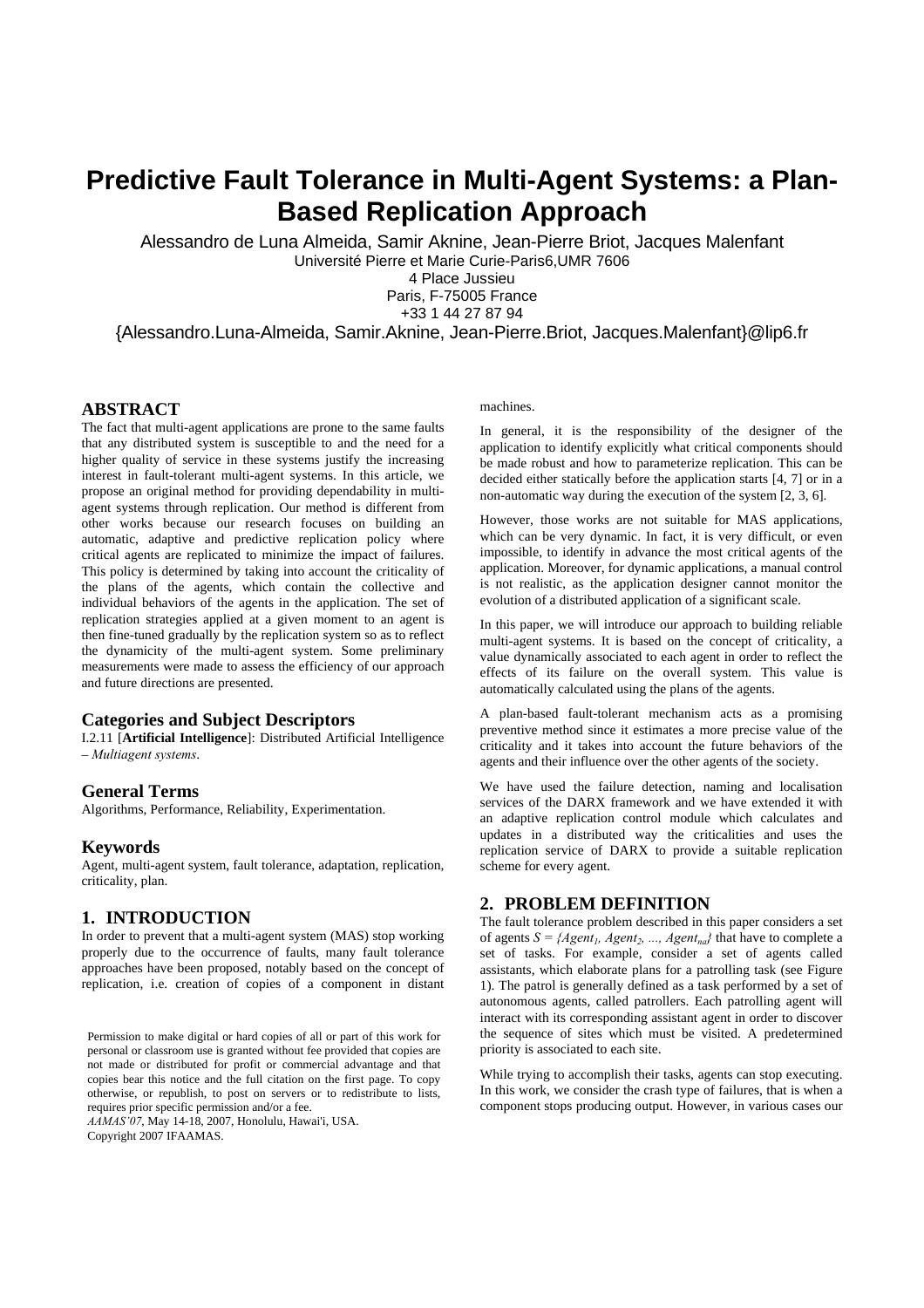solution allows to deal with other types of failures (omission, timing, byzantine).



**Figure 1. Example of the patrolling task.** 

To minimize the impact of failures, agents can be replicated. Replicating every agent is not a feasible approach since not only the available resources are often limited, but also the overhead imposed by the replication could degrade performance significantly. The problem consists in finding a replication scheme which minimizes the probability of failure of the most critical agents. This scheme must also be revised over time, considering that the multi-agent execution context of tasks is dynamic and, thus, the criticalities of the agents vary at runtime.

# **3. OUR PLAN-BASED CRITICALITY ASSESSMENT METHOD**

In our approach, we consider that each agent of the system knows which sequence of actions (plan) must be executed in order to accomplish its current tasks. Since unexpected events may occur in dynamic environments, agents usually interleave planning and execution. Consequently, their plans are established just for the short term. We assume that at each given instant of time the agent is executing at most one action.



#### **Figure 2. Example of plans of two interacting agents (dashed circles represent external actions).**

Inspired by the approach established by [5], we represent the plan of an agent as a directed acyclic AND/OR graph where each node represents an action. The nodes are connected by AND or OR edges. In the example of Figure 2, we show two patrolling plans elaborated by the assistant agents ( $Plan<sub>1</sub>$  for  $Partoller<sub>1</sub>$  and  $Plan<sub>2</sub>$ ) for *Patroller<sub>2</sub>*). For legibility purposes, let us denote the action "*visit the site X"* simply as "*X*". After performing the action *A*, *Patroller<sub>1</sub>* needs to have both *B* and *C* executed in order to

accomplish its plan. However, after *C*, only one of *D* or *E* needs to be performed so that *Patroller<sub>1</sub>* accomplishes its plan.

**Definition 1:** We call an *external action* an action belonging to the plan of an agent which will be executed by others. For example, consider the action *C* belonging to the plan of *Patroller*<sup>1</sup> in Figure 2. Since this action is performed by  $\textit{Patroller}_2$ , it is an external action in the current plan of *Patroller<sub>1</sub>*.

**Definition 2:** The *set of children actions* of an action *a* in a plan *p* (denoted by *Children (a, p)*) is the set of actions which are directly connected to the action *a* in the plan *p*. For example, in Figure 2, *Children (A, Plan<sub>1</sub>)* =  $\{B, C\}$ .

**Definition 3:** A *terminal* action is an action with no child.

### **3.1 Agent Criticality**

The criticality of an agent at any time can be calculated based on the criticalities of the forthcoming actions which belong to its plan. An agent which executes critical actions must be considered critical. In a given time *t*, the criticality of the agent will be given by the relative criticality of the current root of its plans' graph.

Before defining the relative criticality of an action, let's first introduce the concept of absolute criticality and children relative criticality. The *absolute criticality (AC)* of an action is defined without taking into account the current plans of the agents. It is given a priori by the system designer and can be determined in function of a number of factors: number of agents capable of performing the action, resources required for the execution of the action, application dependant information.

In the case of the patrolling task, the absolute criticality of the action *"visit the site s"* is given by the priority of the site *s*.

The *children relative criticality (CRC)* of an action in the context of a plan estimates the aggregation of the criticalities of the children of the action in the plan. Let *a* be one action belonging to a plan *p*, and *f* be the aggregation function (*SUM* for the AND edges or *MEAN* for the OR edges) of the children of *a* in *p*. Then, the children relative criticality of  $a$  in  $p$  (*CRC (a, p)*) is formally defined by:

$$
CRC(a, p) = f(RC(c1), RC(c2),...), \forall ci \in Children(a, p)
$$
 (1)

Finally, the *relative criticality (RC)* of an action executed by an agent (possibly jointly with other agents) estimates the impact of its failure to the multi-agent system as a whole. The *RC* reflects the importance of the action with respect to the other actions of the system. The *RC* depends on the absolute criticality of the action and on the usefulness of its results to all the agents which depend on it to perform their tasks. For an external action, it is equal to the children relative criticality. For a non-external action *a*, its relative criticality is equal to its absolute criticality plus the sum of the children relative criticalities of *a* in each plan to which it belongs. In other words:

$$
RC(a) = AC(a) + \Sigma (CRC(a, p_i)), \ \forall p_i \mid a \in p_i \tag{2}
$$

In dynamic and unreliable environments, actions with a late start time will be executed less probably than actions with an early starting time, since the plans can change or failures can happen. Consequently, we have also refined this strategy for calculating criticalities by considering the expected starting time of actions.